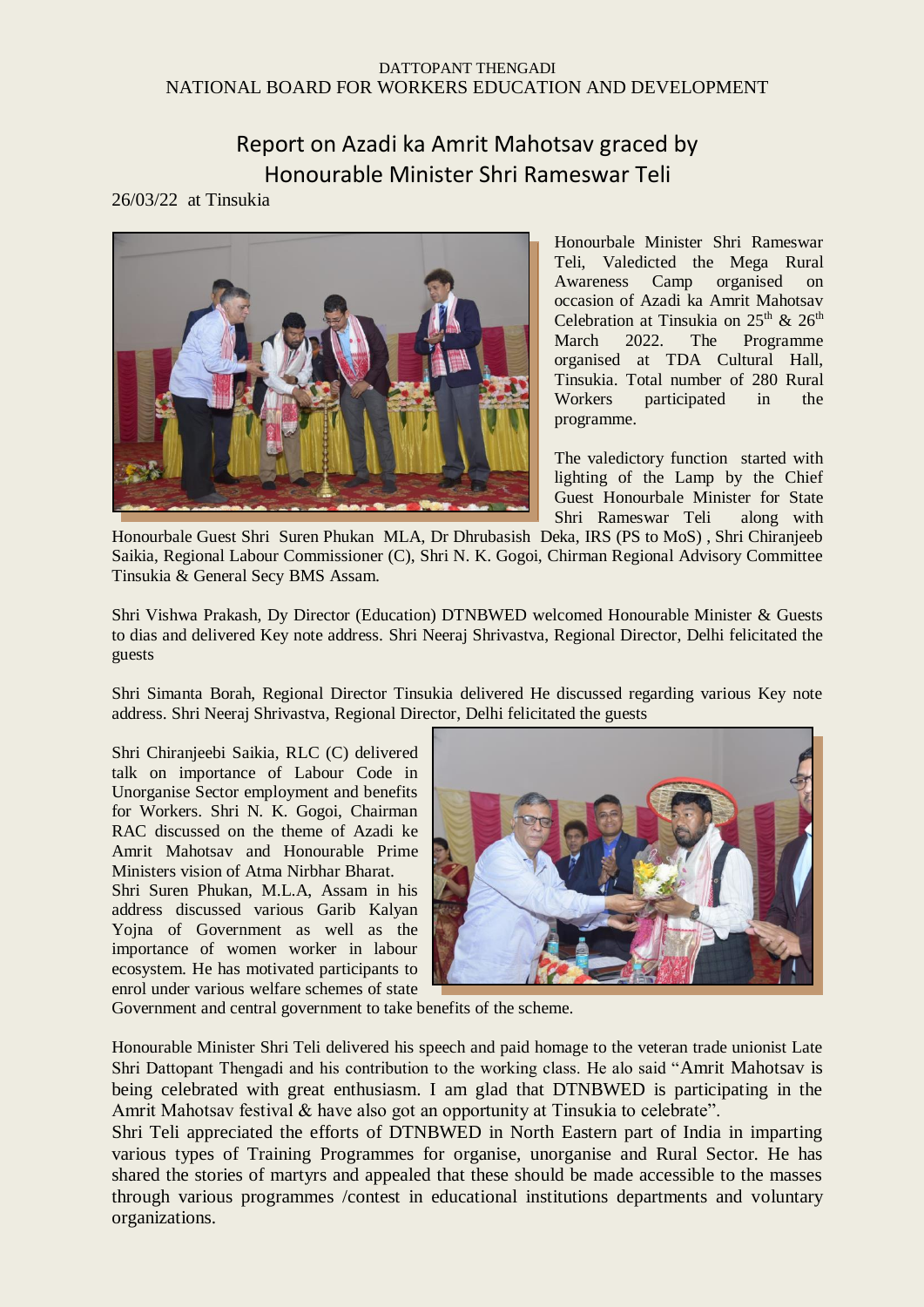

Shri Teli also discussed the importance of Amrit Kal and the core focus is unorganise workers. He has motivated the participants to propagate among all sections of worker to enroll under e-Shrama. He has explained the importance of Shrama Manadhan Yojna and benefits to working class.

Shri Teli appreciated the efforts of DTNBWED in enrolling maximum percentage of women workers in its training programmes.

Few of the participants expressed their satisfaction regarding the inputs of the programme and how these programme can be helpful to them.

Cetificate of participation distributed among the participants of the programme.

Smt Susmita Mohanty, Zonal Director I/C (NE) Guwahati delivered vote of thanks to the Honourable Minister, Guests, media and Participants for making the Programme a grand success.





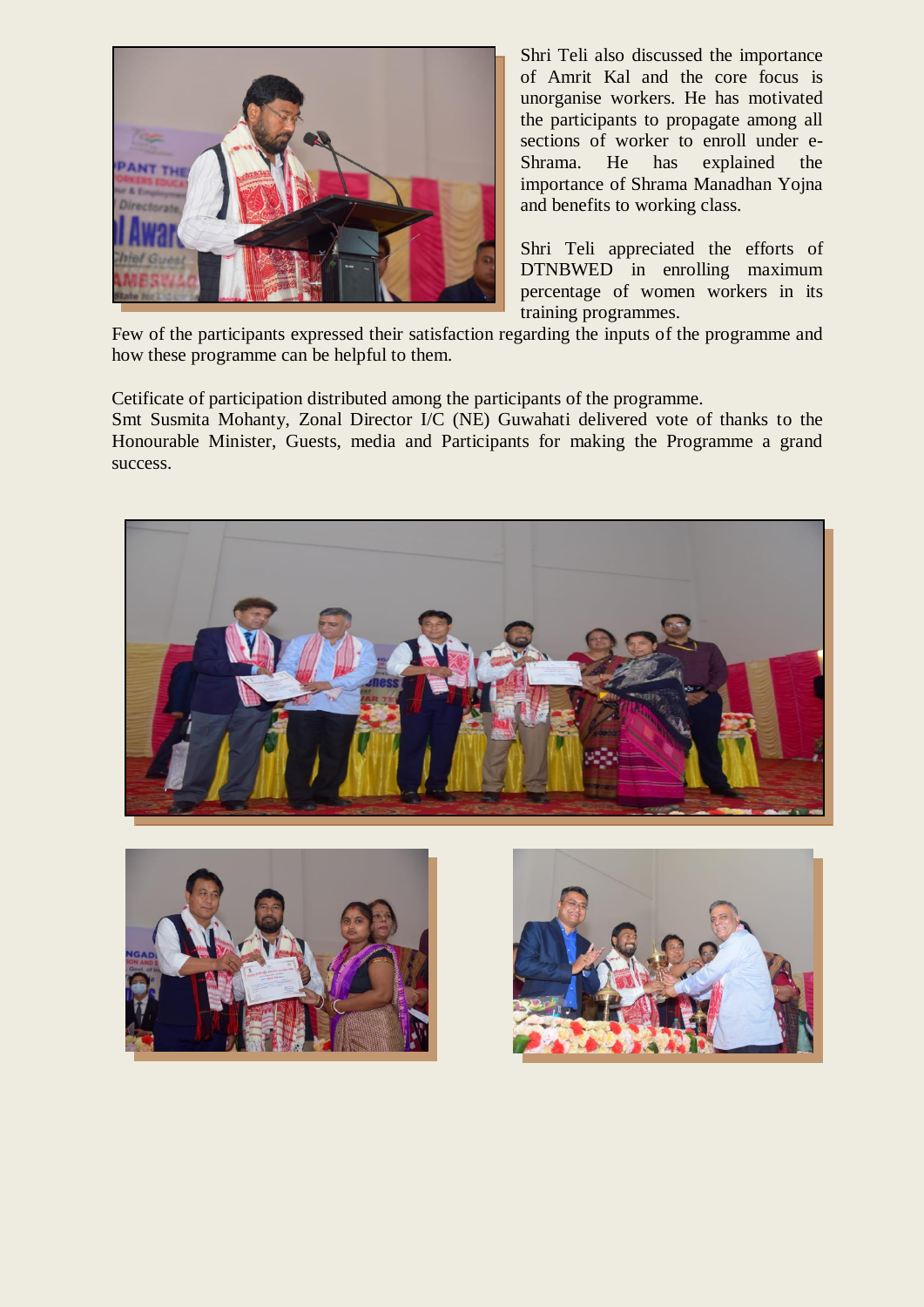## 27/03/22 at Dibrugarh



Honourbale Minister Shri Rameswar Teli, Valedicted the Mega Rural Awareness Camp organised on occasion of Azadi ka Amrit Mahotsav Celebration at Tinsukia on  $26<sup>th</sup>$  &  $27<sup>th</sup>$  March 2022. The Programme organised at Municipality Meeting Hall, Dibrugarh. Total number of 200 Rural Workers participated in the programme.

The valedictory function started with Rashtra Geet "Vande Mataram" and lighting of the Lamp by the Chief Guest Honourbale Minister for State Shri Rameswar Teli along with Honourbale

Guest Shri Biswajit Pegu District Magistrate, Dibrugarh, Mr Inder Gogoi, Vice Chairman Assam Gas Company, Dr Dhrubashis Deka, IRS PS to Minister.

Shri Vishwa Prakash, Dy Director (Education) DTNBWED welcomed Honourable Minister & Guests to dias by offering Bouqet and delivered welcome speech and dicussed regarding various programmes conducted in North-East zone

Shri Simanta Borah, Regional Director Tinsukia delivered He discussed regarding various Key note address. Shri Neeraj Shrivastva, Regional Director, Delhi felicitated the guests

Shri Shri Biswajit Pegu District Magistrate, Dibrugarh discussed on various programmes in the District during Azadi ke Amrit Mahotsav and various initiatives for ease in delivery of different services at citizens doorstep. He has motivated participants to enrol under various welfare schemes of state Government and central government to take benefits of the scheme.





Honourable Minister Shri Teli delivered his speech and paid homage to the veteran trade unionist Late Shri Dattopant Thengadi and his contribution to the working class. He alo said "Amrit Mahotsav is being celebrated with great enthusiasm. I am glad that DTNBWED is participating in the Amrit Mahotsav festival & have also got an opportunity at Dibrugarh to celebrate".

Shri Teli also discussed the importance of Amrit Kal and the core focus is unorganise workers. . In his address he has focussed on Right based Advocacy for Unorganised

workers. He elaborated the efforts of Govt of Odisha is securing the welfare and safety of construction workers as well as other workers in informal sector.

He appreciated the efforts of DTNBWE&D in creating critical awareness among the workers under informal sector and in particular in registration of workers.He has motivated the participants to propagate among all sections of worker to enroll under e-Shrama.